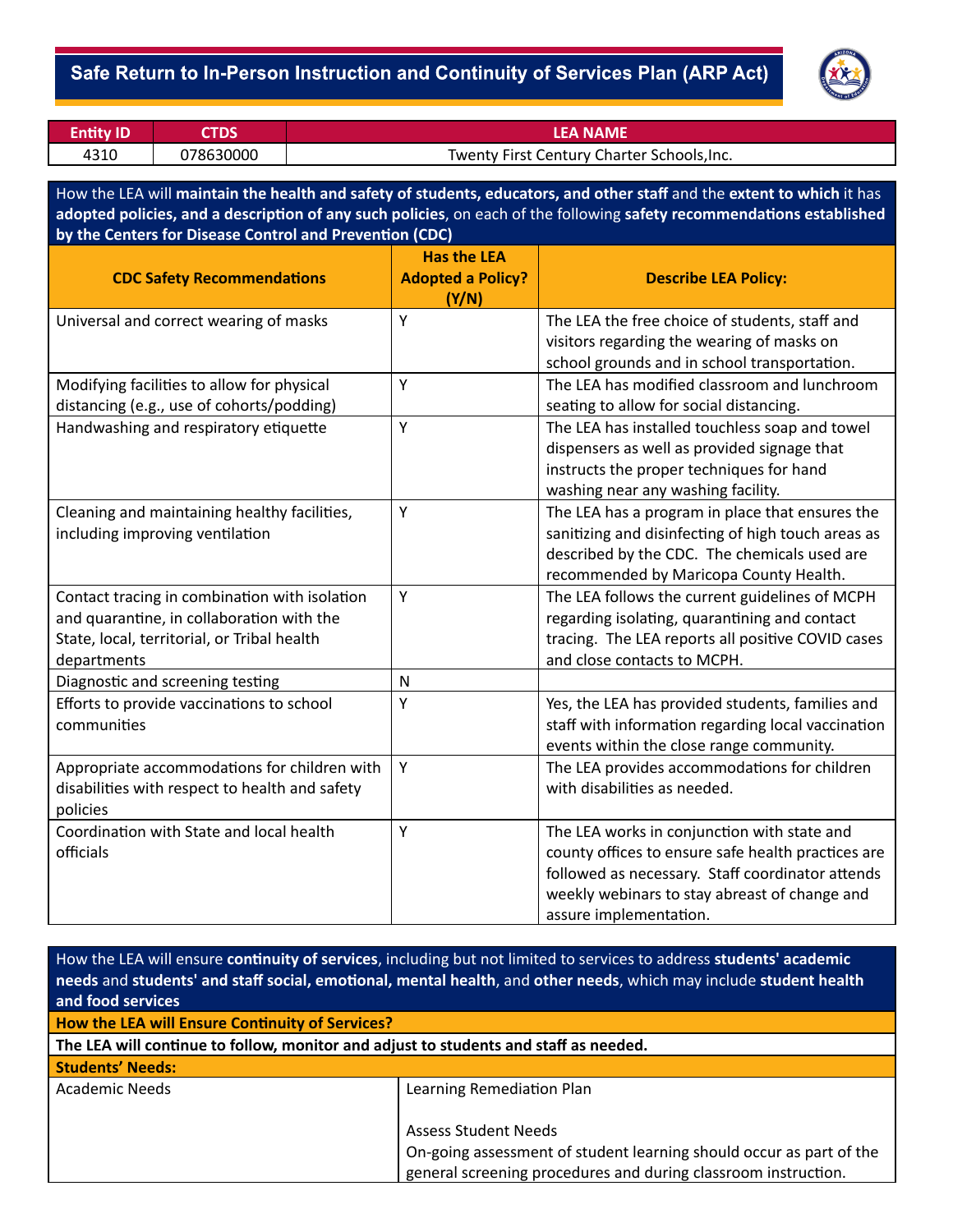

| Assessment can include, but should not be limited to: monitoring of<br>student performance in the classroom, teacher observation,<br>activity-based assessment, teacher-made tests, benchmark<br>assessments and standardized tests.                                                                                                                                                                                                                                                                                                                                                                                                                                                                                                                                                                                                                                                                                                                                                                                                                                                                                                                              |
|-------------------------------------------------------------------------------------------------------------------------------------------------------------------------------------------------------------------------------------------------------------------------------------------------------------------------------------------------------------------------------------------------------------------------------------------------------------------------------------------------------------------------------------------------------------------------------------------------------------------------------------------------------------------------------------------------------------------------------------------------------------------------------------------------------------------------------------------------------------------------------------------------------------------------------------------------------------------------------------------------------------------------------------------------------------------------------------------------------------------------------------------------------------------|
| Provisions of Remediation/Intervention Action                                                                                                                                                                                                                                                                                                                                                                                                                                                                                                                                                                                                                                                                                                                                                                                                                                                                                                                                                                                                                                                                                                                     |
| 2020-2021 - Summer                                                                                                                                                                                                                                                                                                                                                                                                                                                                                                                                                                                                                                                                                                                                                                                                                                                                                                                                                                                                                                                                                                                                                |
| Identified students will be enrolled into a small-group, teacher<br>guided summer school program. The students will use the digital<br>Edgenuity MyPath and Courseware, which are both research-based<br>online intervention/enrichment programs for reading and math that<br>deliver targeted, age-appropriate learning paths for students.                                                                                                                                                                                                                                                                                                                                                                                                                                                                                                                                                                                                                                                                                                                                                                                                                      |
| 2022-2022 - School Year                                                                                                                                                                                                                                                                                                                                                                                                                                                                                                                                                                                                                                                                                                                                                                                                                                                                                                                                                                                                                                                                                                                                           |
| Remediation will be primarily provided in the classroom during<br>instructional time by using various teaching methods and<br>techniques, modifying teaching strategies and presentations, giving<br>clear corrective feedback and positive reinforcement.<br>Academic intervention materials may include: Courseware 6-8,<br>MyPath 3-5, Imagine Learning K-2, Reading Great Reading (phonics<br>intervention) 1-5, etc.<br>Social Emotional intervention materials may include: Courseware<br>6-8, MyPath K-5, and Harmony<br>Extended remediation will be planned as needed in collaboration<br>with appropriate school team members (principal, student study<br>team members, teachers and parents). Plans may include but not be<br>limited to: before/after school tutoring, special forms of instruction,<br>focused remedial study sessions, and intervention specialist small<br>group instruction.<br>Assessment of Remediation<br>Individual student<br>Documentation of student success and outcomes of remediation<br>efforts will be maintained through teacher data collection, RGR<br>graphing matrix, NWEA MAP Growth and MAP Fluency benchmark |
| assessments, and student study team records.<br>School<br>Documentation of the broader impact of remediation will be<br>reviewed through Administration/Teacher data dialog conferences                                                                                                                                                                                                                                                                                                                                                                                                                                                                                                                                                                                                                                                                                                                                                                                                                                                                                                                                                                           |
| and may be contained in documents that include, but are not limited<br>to, indicators such as student program and benchmark data reports,<br>school surveys, quality indicators, and PLC documentation.<br>Adjustment of School Remediation Plan                                                                                                                                                                                                                                                                                                                                                                                                                                                                                                                                                                                                                                                                                                                                                                                                                                                                                                                  |
| It is the responsibility of each school to adjust remediation based on<br>assessment of effectiveness and to incorporate those adjustments, in<br>planning or implementation stages for the future.                                                                                                                                                                                                                                                                                                                                                                                                                                                                                                                                                                                                                                                                                                                                                                                                                                                                                                                                                               |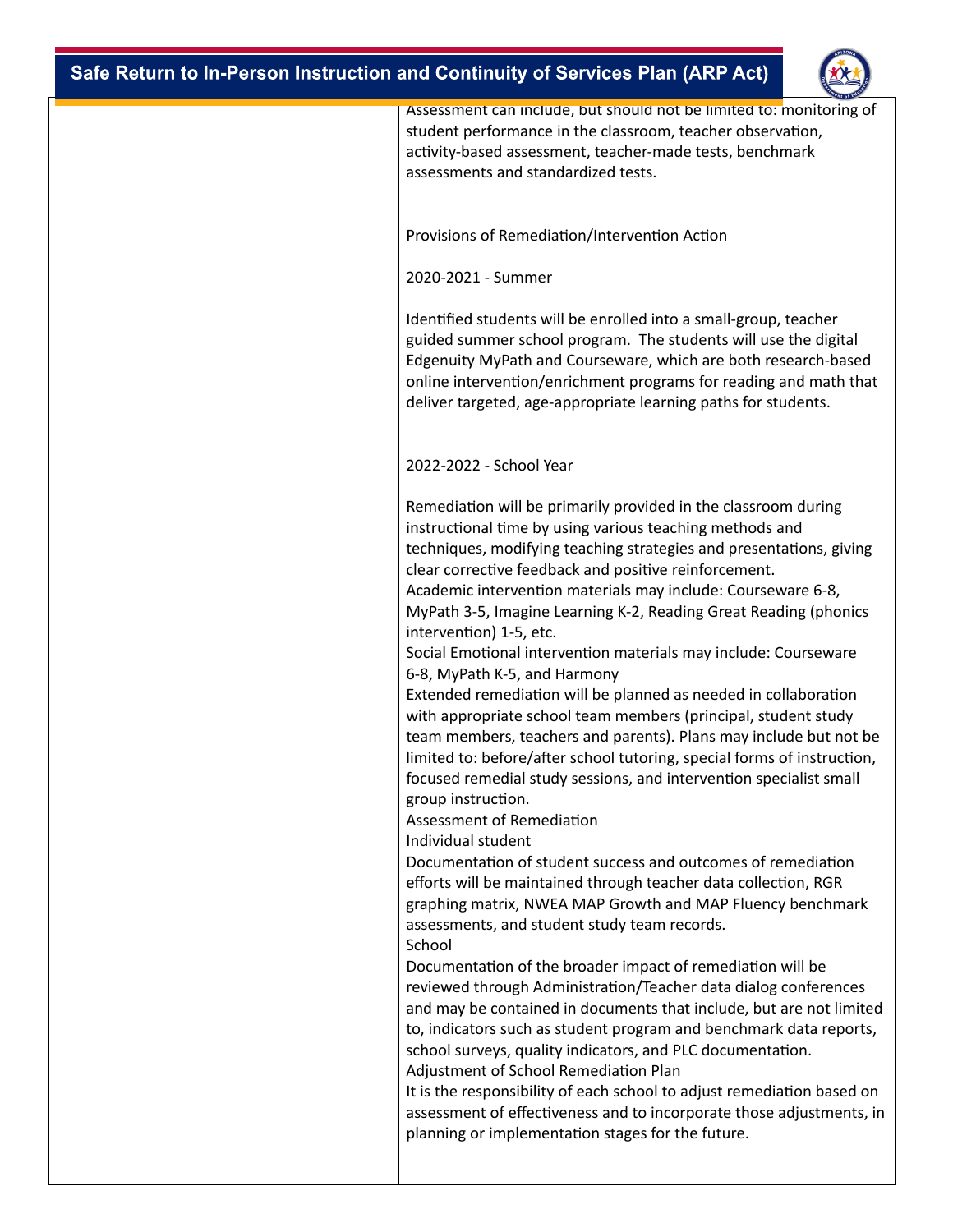

| Social, Emotional and Mental Health Needs     | Social Emotional needs will be access and guidance provided on an |
|-----------------------------------------------|-------------------------------------------------------------------|
|                                               | on-going basis by the LEA.                                        |
|                                               |                                                                   |
|                                               | Social Emotional intervention materials may include: Courseware   |
|                                               | 6-8, MyPath K-5, and Harmony                                      |
| Other Needs (which may include student health | The LEA currently provides all students with a free breakfast and |
| and food services)                            | lunch option to ensure the nutritional needs are met.             |
| <b>Staff Needs:</b>                           |                                                                   |
| Social, Emotional and Mental Health Needs     | The LEA provides Professional Development that guides staff in    |
|                                               | methods and ways to support their own emotional well-being.       |
| <b>Other Needs</b>                            | The LEA provides free lunch for staff as requested if needed.     |
|                                               |                                                                   |

The LEA must *regularly, but no less frequently than every six months (taking into consideration the timing of* significant changes to CDC guidance on reopening schools), **review and, as appropriate, revise its plan** for the safe return to in-person instruction and continuity of services **through September 30, 2023** 

| Date of Revision 2/23/2022               |                                                                          |
|------------------------------------------|--------------------------------------------------------------------------|
| <b>Public Input</b>                      |                                                                          |
| Describe the process used to seek public | The LEA surveyed and honored reasonable and helpful input from the       |
| input, and how that input was taken into | school community when it initially developed its on-going safe return to |
| account in the revision of the plan:     | in-person learning. The LEA continues to survey and use valid input in   |
|                                          | making any revisions.                                                    |

## **U.S. Department of Education Interim Final Rule (IFR)**

### **(1) LEA Plan for Safe Return to In-Person Instrucon and Connuity of Services**

- (a) An LEA must describe in its plan under section 2001(i)(1) of the ARP Act for the safe return to in-person instruction and continuity of services-
	- (i) how it will maintain the health and safety of students, educators, and other staff and the extent to which it has adopted policies, and a description of any such policies, on each of the following safety recommendations established by the CDC:
		- (A) Universal and correct wearing of masks.
		- (B) Modifying facilies to allow for physical distancing (*e.g.,* use of cohorts/podding)
		- (C) Handwashing and respiratory etiquette.
		- (D) Cleaning and maintaining healthy facilities, including improving ventilation.
		- (E) Contact tracing in combination with isolation and quarantine, in collaboration with the State, local, territorial, or Tribal health departments.
		- (F) Diagnostic and screening testing.
		- (G) Efforts to provide vaccinations to school communities.
		- (H) Appropriate accommodations for children with disabilities with respect to health and safety policies.
		- (I) Coordination with State and local health officials.
	- (ii) how it will ensure continuity of services, including but not limited to services to address students' academic needs and students' and staff social, emotional, mental health, and other needs, which may include student health and food services.

(b)(i) During the period of the ARP ESSER award established in section Start Printed Page 212022001(a) of the ARP Act, an LEA must regularly, but no less frequently than every six months (taking into consideration the timing of significant changes to CDC guidance on reopening schools), review and, as appropriate, revise its plan for the safe return to in-person instruction and continuity of services.

(ii) In determining whether revisions are necessary, and in making any revisions, the LEA must seek public input and take such input into account